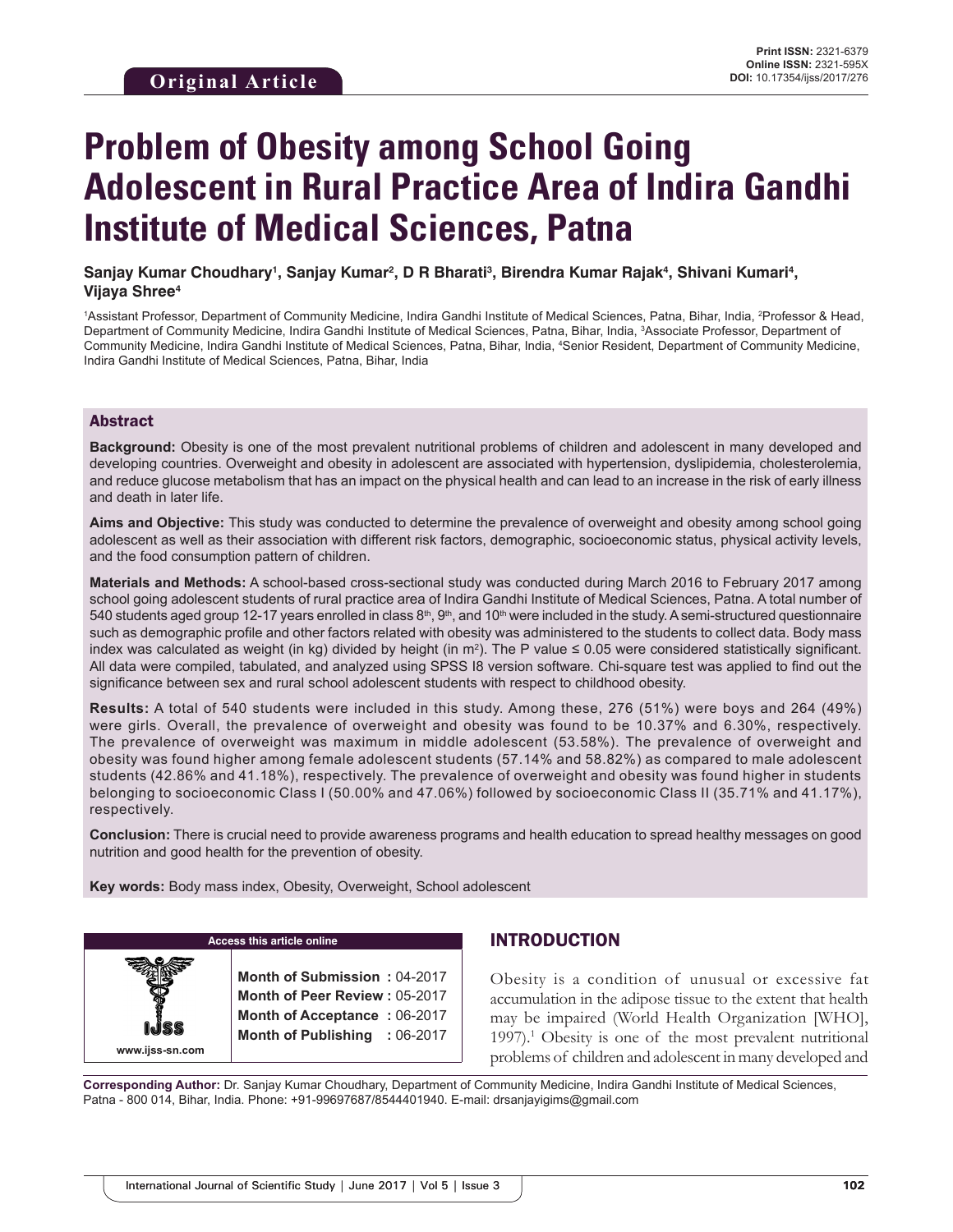developing countries.2 The WHO has declared overweight as one of the top 10 health risks in the world and one of the top five in developed nations.<sup>3</sup> The factors associating to increasing childhood obesity are increased intake of high-calorie food that are low in vitamins, minerals, and micronutrients coupled with physical activity.4 The WHO predicts that by 2015 approximately 2.3 billion adults will be obese (WHO, 2004).<sup>5</sup> In India, many studies have shown that the prevalence of overweight among adolescent (10-19 years) varies between 10% and 30%. The prevalence of overweight and obesity is highest in Punjab (30%), followed by Kerala (28%), and Delhi (26%). Low level of physical activity, watching TV, and consuming junk/fast foods are associated with a higher prevalence of overweight and obesity.<sup>6</sup> The National Family Health Survey 3 (NFHS-3) 2005 - Rural data showed that unite prevalence of obesity was 9.3% and 12.6% among man and women aged 15-49 years, respectively.<sup>7</sup> There are many studies done in India from 2002 to 2012 indicate a rising tendency in the prevalence of overweight and obesity in children and adolescents.8,9 This may have major complications toward high prevalence of noncommunicable disease such as diabetes mellitus, hypertensions, and cardiovascular disease in early adulthood.9,10 Diet and lifestyle are ostensibly major contributors to weight problems and varies with different socioeconomic status (SES) especially countries like India.11 Obesity is becoming a public health concern, especially among the urban population. This is attributed to the changes in lifestyle, for example, individuals have shifted from active to sedentary, changes in dietary habits; foods consumed are mostly carbohydrates and fats which provide more calories than what is expected.<sup>12</sup> This study was done to know the prevalence of overweight and obesity among adolescent in Bihar using the Khadikar's Asian Indian guidelines for children and adolescent which corresponds to an adult equivalent body mass index (BMI) of 23 and 28 kg/m<sup>2</sup>, respectively.<sup>13</sup>

#### **Aims and Objective**

This study was conducted to determine the prevalence of overweight and obesity among school going adolescent as well as their association with different risk factors, demographic, socioeconomic status (SES), physical activity levels, and the food consumption pattern of children.

#### **Inclusion Criteria**

Adolescent students aged 12-17 years who gave consent/ whose parent gave consent to be a part of this study was included in the study.

#### **Exclusion Criteria**

- 1. Students not consenting and cooperative for anthropometry/whose parents did not give consent to be a part of the study.
- 2. Adolescent students with chronic major illness as well

as those on corticosteroid therapy and chromosomal disorder were excluded from the study.

## MATERIALS AND METHODS

A school based cross-sectional study was conducted during March 2016 to February 2017 among school going adolescent students of rural practice area of Indira Gandhi Institute of Medical Sciences Medical College, Patna. There are totally three government schools selected randomly from a list of schools obtained from the school authorities. Possibility accordingly to size of the population technique was used to decide the number of students to be studied from each school and then subsequently from each class. A total number of 540 students aged group 12-17 years enrolled in class  $8<sup>th</sup>$ ,  $9<sup>th</sup>$ , and  $10<sup>th</sup>$  were included in the study. Out of them, 276 were boys and 264 were girls. The study protocol was approved by Institutional Ethical Committee. Prior informed consent was obtained from the principals of the selected schools. After obtaining the informed permission and assuring full confidentially to the participants, a semi-structured questionnaire was administered to the students. Question was asked about sociodemographic profile and other factors related with obesity. The body weight was measured in kg using a standardized weighing machine. Weight of all student was taken using electronic weighing scale, and the students were asked to stand upright, without shoes on the weighing machine looking straight while the measurement was read. Height was to measure in cm using a portable stadiometer. Height was taken using a standard three-piece anthropometric rod at their classroom corrected up to 1 mm. Students were asked to stand upright against a wall with the heels touching the wall and chin held horizontally so that the tragus of the ear and eye are in straightway, then the stick was adjusted and the height in cm was read. BMI was calculated as weight (in kg) divided by height (in m<sup>2</sup>). For children and adolescent, after BMI was calculated for children and adolescent, the BMI number is ground plan on the CDC BMI-for-age growth charts (for either girls or boys) to obtain a percentage ranking. Percentage are the most commonly used indicator to assess the size and growth patterns of individual children in the United States. All data were compiled, tabulated in Microsoft Excel 2013 software and data were analyzed using SPSS I8 Version. The P value  $\leq 0.05$  were considered statistically significant. Chi-square test was applied to find out the significance between sex and rural school adolescent students with respect to childhood obesity.

# RESULTS

A total of 540 students were included in this study. Among these, 276 (51%) were boys and 264 (49%) were girls (Table 1).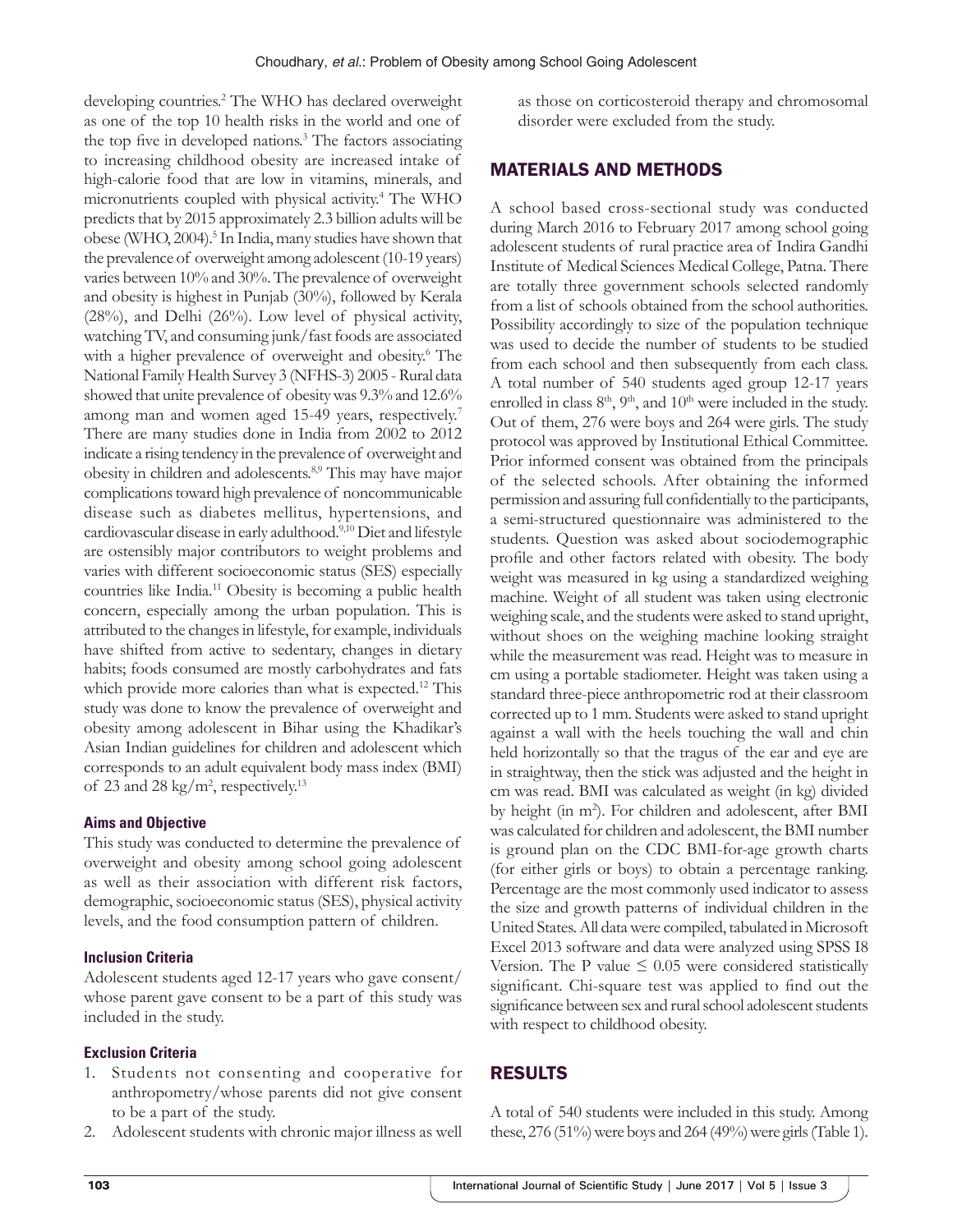It shows the distribution of age, sex, and SES in this study. The overall prevalence of overweight and obesity was found to be 10.37% and 6.30%, respectively. The prevalence of overweight was maximum in middle adolescent (53.58%). The prevalence of overweight and obesity was found higher among female adolescent students (57.14% and 58.82%) as compared to male adolescent students (42.86% and 41.18%), respectively. The prevalence of overweight and obesity was found higher in students belonging to socioeconomic Class I (50.00% and 47.06%) followed by socioeconomic Class II (35.71% and 41.17%), respectively (Tables 1 and 2).

It shows that the students of illiterate father's and mother's education had the highest prevalence of overweight and obesity (42.86% and 41.18% and 35.72% and 47.06%), respectively. While the students of father's and mother's university education had the lowest incidence of overweight and obesity (10.71% and 11.76% and 17.86% and 5.88%), respectively. The relation between the level of father's and mother's education and obesity was founded to be significant ( $P \le 0.001$ ).

## **Table 1: Sociodemographic characteristics and prevalence of overweight and obesity among adolescent**

| <b>Variables</b>   | $N$ (%)               |            |                |  |
|--------------------|-----------------------|------------|----------------|--|
|                    | Number of<br>students | Overweight | <b>Obesity</b> |  |
| Overall            | 540 (100)             | 56 (10.37) | 34 (6.30)      |  |
| Age                |                       |            |                |  |
| Early adolescence  | 112 (20.74)           | 08 (14.28) | 06 (17.64)     |  |
| Middle adolescence | 248 (45.92)           | 30 (53.58) | 18 (52.94)     |  |
| Late adolescence   | 180 (33.34)           | 18 (32.14) | 10 (29.42)     |  |
| Sex                |                       |            |                |  |
| Male               | 276 (51.00)           | 24 (42.86) | 14 (41.18)     |  |
| Female             | 264 (49.00)           | 32 (57.14) | 20 (58.82)     |  |
| <b>SES</b>         |                       |            |                |  |
| Class-I            | 54 (10.00)            | 28 (50.00) | 16 (47.06)     |  |
| Class-II           | 210 (38.89)           | 20 (35.71) | 14 (41.17)     |  |
| Class-III, IV, V   | 276 (51.11)           | 08 (14.29) | 04 (11.77)     |  |

SES: Socioeconomic status

Table 3 it shows the prevalence of overweight/obesity in adolescent age group 12-17 years was significantly higher in girls (19.69%) in compare to males (15.94%) on the basis of BMI using the Khadikar's Asian Indian guidelines criteria.

Table 4 it shows that there was a significant association between obesity and breakfast skipping  $(P = 0.44)$ , numbers of meals as overweight and obesity associated more with meals  $>3 (P = 0.90)$ , who eats snacks frequently  $(P = 0.01)$ , and who eats fast food frequently  $(P = 0.00)$ . Furthermore, there was a relevant association between overweight and obesity and who watch TV  $>2$  h ( $P = 0.84$ ), who eats nonvegetarian diet  $(P = 0.14)$ , family history of diabetes and obesity ( $P = 0.00$ ) and who did not do exercise ( $P = 0.46$ ) and not participated in walking  $(P = 0.00)$ , respectively. Present study show that majority of students frequently breakfast eating, more than 3 number of meals, frequently snack and fast food consumption, more than 2 h of TV watching, more nonvegetarian diet, family history of obesity, no physical activity and not participated in walking lead to higher BMI, overweight and obesity, respectively.

## **DISCUSSION**

Obesity is one of the most prevalent nutritional problems of children and adolescent in many developed and developing countries. Overweight and obesity in adolescent are associated with hypertension, dyslipidemia, cholesterolemia, and reduce glucose metabolism that has an impact on the physical health and can lead to an increase in the risk of early illness and death in later life. The overall prevalence of overweight and obesity was found to be 10.37% and 6.30% respectively in the present study. Almost similar finding was observed in other studies.<sup>14,15</sup> Higher prevalence of overweight and obesity was also reported by Kapil *et al*. 16 who found overweight 23.1% and obesity 8.3% in males and overweight 27.7% and obesity 5.5% in females in Delhi. Our study also shows higher prevalence rates of

**Table 2: Distribution of overweight and obesity according to father's and mother's education in the studied sample**

| <b>Level of education</b>  | <b>Normal</b><br>$N=450$ (%) | Overweight<br>$N=56$ (%) | <b>Obese</b><br>$N=34$ (%) | ν     | P value  |
|----------------------------|------------------------------|--------------------------|----------------------------|-------|----------|
|                            |                              |                          |                            |       |          |
| <b>Illiterate</b>          | 46 (10.23)                   | 24 (42.86)               | 14 (41.18)                 | 231.6 | $0.00++$ |
| Read and writing           | 120 (26.67)                  | 16 (28.57)               | 10 (29.42)                 |       |          |
| School (up to high school) | 160 (35.55)                  | 10 (17.86)               | 06 (17.64)                 |       |          |
| University                 | 124 (27.55)                  | 06 (10.71)               | 04 (11.76)                 |       |          |
| Mothers education          |                              |                          |                            |       |          |
| <b>Illiterate</b>          | 132 (29.33)                  | 20 (35.72)               | 16 (47.06)                 | 9.29  | $0.00++$ |
| Read and writing           | 96 (21.34)                   | 14 (25.00)               | 12 (35.30)                 |       |          |
| School (up to high school) | 124 (27.55)                  | 12 (21.42)               | 04 (11.76)                 |       |          |
| University                 | 98 (21.78)                   | 10 (17.86)               | 02(5.88)                   |       |          |

+ indicate is significant *P* value and ++indicate is highly significant *P* value, significant *P* value (≤ 0.05) and highly significant *P* value (< 0.01)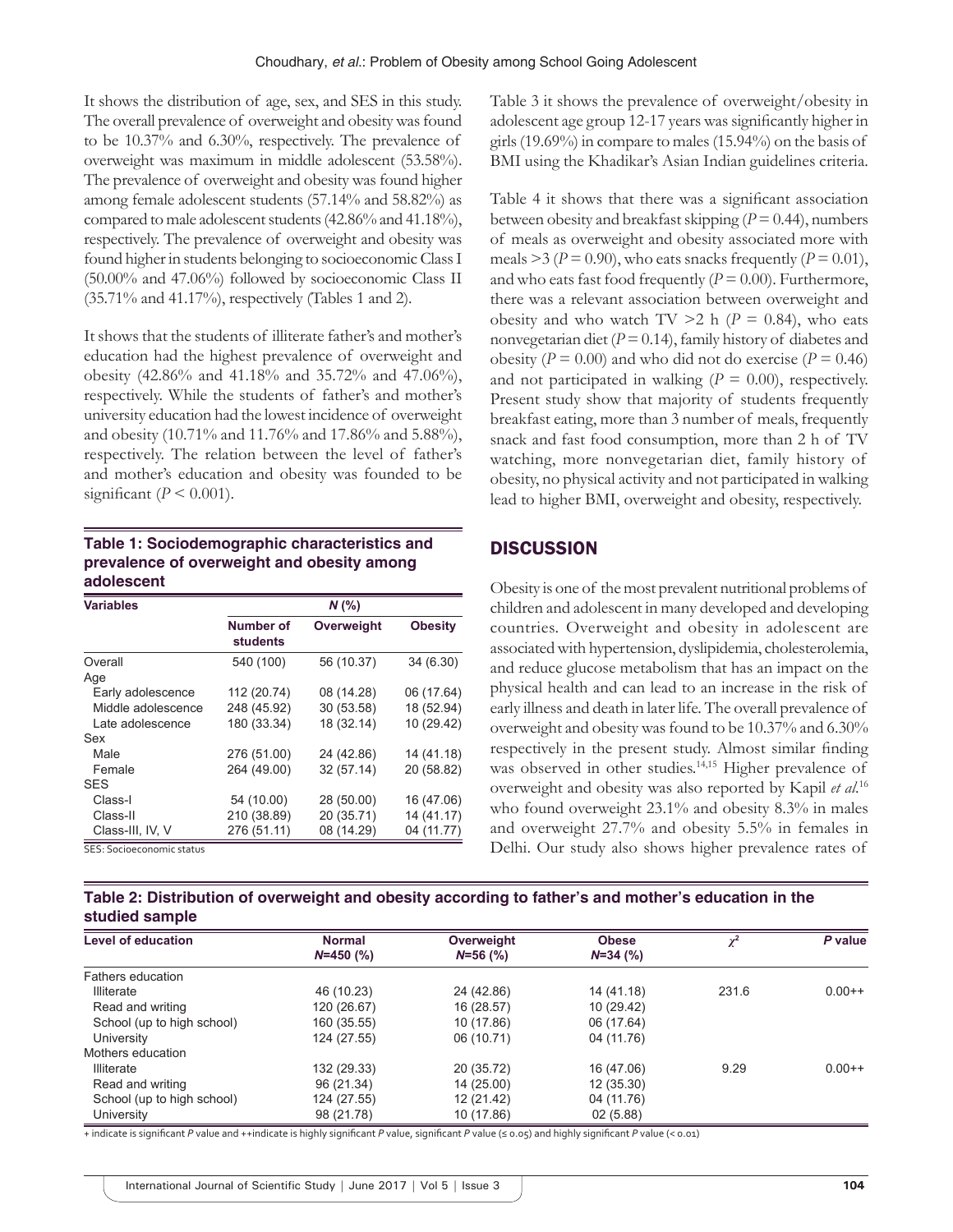overweight/obesity among girls, as did a previous study done in Chennai.17 Similarly, Kapil *et al*. 16 reported higher prevalence of overweight and obesity in females students as compared to male students. Aggarwal et al.<sup>3</sup> reported

#### **Table 3: School and gender‑based prevalence of overweight and obesity in adolescent**

| Criteria used: Khadikar's Asian Indian criteria | $N$ (%)    |  |
|-------------------------------------------------|------------|--|
| Adolescent of government school:                |            |  |
| Boys (N=276)                                    |            |  |
| BMI≥23-27.99                                    | 36 (13.04) |  |
| BMI≥28                                          | 08(2.89)   |  |
| Over all                                        | 44 (15.94) |  |
| Girls (N=264)                                   |            |  |
| BMI≥23-27.99                                    | 42 (15.90) |  |
| BMI≥28                                          | 10(3.78)   |  |
| Over all                                        | 52 (19.69) |  |
| BMI: Body mass index                            |            |  |

the prevalence of overweight to be higher among boys than among girls in affluent adolescents from Ludhiana, Punjab. The influence of gender and adolescence on obesity can be attributed to hormonal changes at puberty and the development of secondary sexual characteristics resulting in fat accumulation and, redistribution.<sup>18</sup> In the present study, there was a relevant association between overweight/obesity and parent's education as the highest prevalence of obesity was among students with uneducated parents as they are accountable for food selection for their children as well as their lifestyle activities. This concedes with several studies carried out in the developed countries which describe this association by the belief of uneducated parents that overweight children are healthier than normal weight children. Hence, they prefer large calories food which causes obesity their children.<sup>19,20</sup> While other studies carried out in developing countries revealed that the

| Table 4: Dietary and life style factors associated with overweight and obesity in the studied school |  |
|------------------------------------------------------------------------------------------------------|--|
| adolescent                                                                                           |  |

| <b>Characteristics</b> | <b>Normal</b> | Overweight | <b>Obese</b> | $\chi^2$ | P value  |
|------------------------|---------------|------------|--------------|----------|----------|
|                        | $N=450$ (%)   | $N=56$ (%) | $N=34$ (%)   |          |          |
| Breakfast eating       |               |            |              |          |          |
| <b>No</b>              | 36 (8.00)     | 06 (10.72) | 04 (11.76)   | 0.575    | $0.44 +$ |
| Sometimes              | 284 (63.12)   | 22 (39.28) | 12 (35.30)   |          |          |
| Frequent               | 130 (28.88)   | 28 (50.00) | 18 (52.84)   |          |          |
| Number of meals        |               |            |              |          |          |
| $3$                    | 164 (36.44)   | 24 (42.86) | 10 (29.42)   | 0.014    | $0.90+$  |
| >3                     | 286 (63.56)   | 32 (57.14) | 24 (70.58)   |          |          |
| Snacks                 |               |            |              |          |          |
| <b>No</b>              | 146 (32.44)   | 10 (17.86) | 06 (17.64)   | 6.45     | $0.01++$ |
| Sometimes              | 184 (40.89)   | 18 (32.14) | 10 (29.42)   |          |          |
| Frequent               | 120 (26.67)   | 28 (50.00) | 16 (52.94)   |          |          |
| Fast food consumption  |               |            |              |          |          |
| No                     | 154 (34.22)   | 06 (10.72) | 04 (11.76)   | 17.8     | $0.00++$ |
| Sometimes              | 210 (46.66)   | 18 (32.14) | 10 (29.42)   |          |          |
| Frequent               | 86 (19.12)    | 32 (57.14) | 20 (58.82)   |          |          |
| Hours of TV watching   |               |            |              |          |          |
| <b>No</b>              | 46 (10.32)    | 04 (07.14) | 04 (11.76)   | 0.037    | $0.84+$  |
| $<$ 2 $h$              | 224 (49.78)   | 20 (35.72) | 08 (23.52)   |          |          |
| >2 h                   | 180 (40.00)   | 32 (57.14) | 22 (64.72)   |          |          |
| Diet habit             |               |            |              |          |          |
| Vegetarian             | 180 (40.00)   | 18 (32.14) | 10 (29.41)   | 2.14     | $0.14+$  |
| Non-vegetarian         | 270 (60.00)   | 38 (67.86) | 24 (70.59)   |          |          |
| Family history         |               |            |              |          |          |
| <b>Diabetes</b>        |               |            |              |          |          |
| Yes                    | 124 (27.56)   | 46 (82.15) | 28 (82.36)   | 94.17    | $0.00++$ |
| <b>No</b>              | 326 (72.44)   | 10 (17.85) | 06 (17.64)   |          |          |
| Obesity                |               |            |              |          |          |
| Yes                    | 140 (31.12)   | 50 (89.28) | 30 (88.24)   | 101.3    | $0.00++$ |
| <b>No</b>              | 310 (68.88)   | 06 (10.71) | 04 (11.76)   |          |          |
| Physical activity      |               |            |              |          |          |
| Exercise               |               |            |              |          |          |
| <b>No</b>              | 64 (14.22)    | 32 (57.14) | 21 (61.77)   | 85.55    | $0.00++$ |
| Sometimes              | 232 (51.56)   | 16 (28.58) | 08 (23.53)   |          |          |
| Frequent               | 154 (34.22)   | 08 (14.28) | 05 (14.70)   |          |          |
| Walking                |               |            |              |          |          |
| Not participated       | 248 (55.12)   | 30 (53.58) | 24 (70.59)   | 0.542    | $0.46+$  |
| $<$ 1 h/day            | 142 (31.55)   | 16 (28.58) | 07 (20.58)   |          |          |
| >1 h/day               | 60 (13.33)    | 10 (17.84) | 03 (08.83)   |          |          |

+ indicate is significant *P* value and ++indicate is highly significant *P* value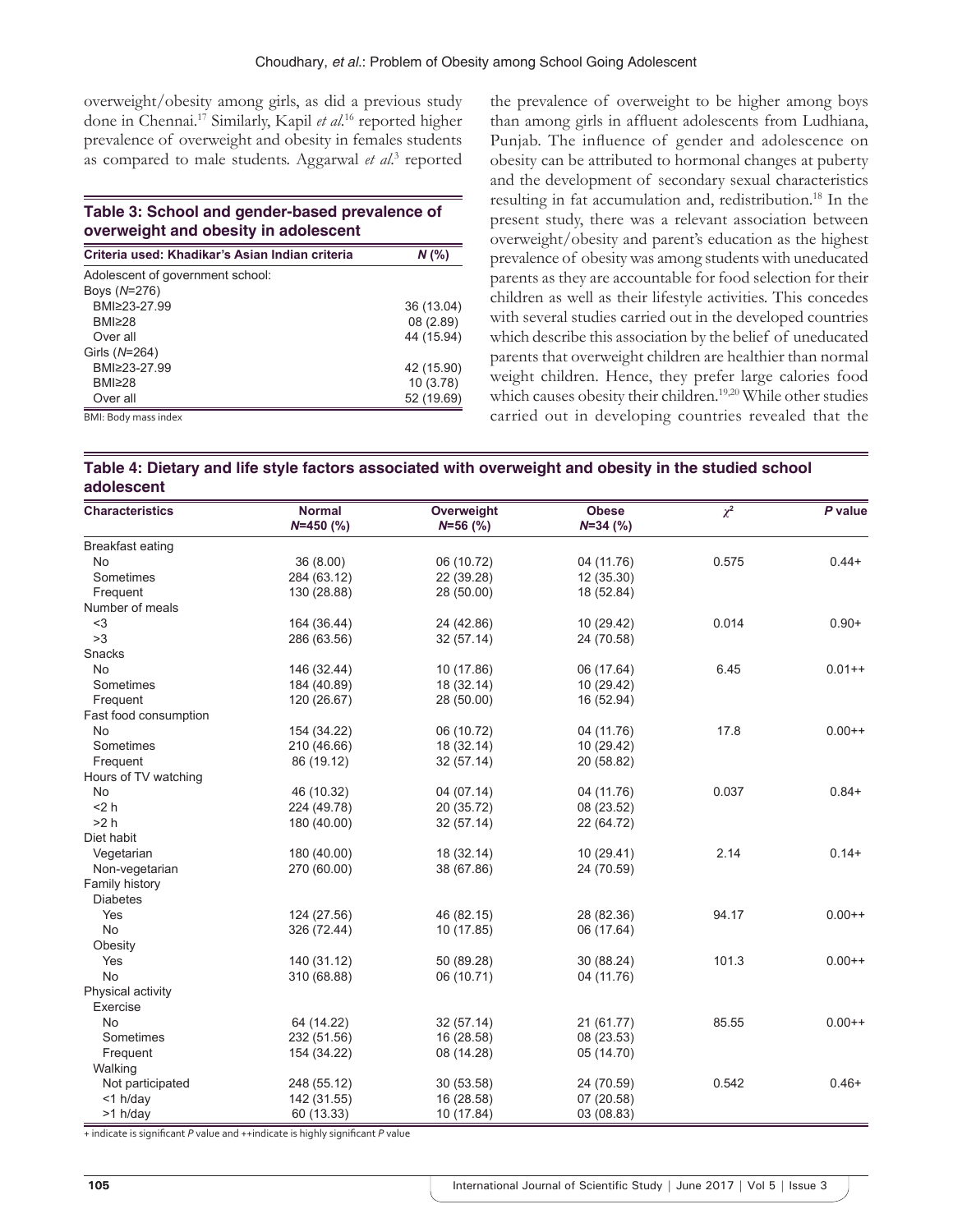highest prevalence of obesity was among students with high educated parents due to parental style with low energy expenditure.<sup>21,22</sup>

This study sheds light on the dietary behavior and lifestyle of the general government school children's. Skipping breakfast is associated with overweight/obesity in children and adolescents.23,24 In our study showed a significant association between skipping breakfast and overweight as well as obesity. This could be described as skipping breakfast leads to eating energy dense, less nutritious snacks and fast foods later during the school hours to compensate this lost meal. In the current study, there was also a significant association between obesity and number of meals. This agrees with Guven *et al*. 19 study which revealed that the obese adolescents choose energy dense food.

This study showed an important association between obesity and snack intake due to its high fat and glucose content. This runs with several studies which found a significant relation between BMI and eating snack.<sup>23,25</sup> Furthermore, we revealed a significant association between obesity and frequent fast food consumption due to its high fat and calories. This concedes with the study conducted by Jeffery *et al*. <sup>26</sup> who found a significant relation between BMI and fast food. Similar results were obtained by another investigator.

In the present study, there was a relevants association between obesity and hours of TV watching decreases energy expenditure by spending less time on performing physical activity and increases their consumption of obesogenic foods during watching. This is in consensus with the study conducted by Munakata *et al*. 27 who demonstrated a significant relation between BMI and TV watching in Japan. Our studies showed an important association between obesity and eating while watching TV, which is constant with many studies.<sup>28,29</sup> On the other hand, Zaal *et al*. 12 did not find a significant association between obesity and eating meals while watching TV as the fat content of the foods was more important than the amount of food consumed during TV watching.

In this study, we found the prevalence of overweight and obesity are more in nonvegetarian diet children compare to vegetarian diet children. Such information in various studies in children permits individual diets to be related to subsequent health outcomes. This agrees with the study conducted by Rockett and Colditz.30

The prevalence of overweight and obesity are more in children with family history of diabetes and obesity.<sup>31</sup> In the present study, we found that family history of obesity was more likely to have more prevalence of obesity and overweight than those having family history of diabetes. On the other hand, our results correlate with the previous study by King *et al*. 32 which recommend that family history of obesity have more prevalence to obesity than family history of diabetes. This indicates that children having a family history of obesity are more likely to become obese or overweight.

Our study revealed a significant association between physical activity and fewer incidences of overweight and obesity as walking to the school and performing some physical exercises at the school time lead to an increased energy expenditure. This agrees with previous studies.<sup>33,34</sup> On the other hand, some studies did not find a significant association between obesity and physical activity.35

# **CONCLUSION**

The prevalence of overweight and obesity among school going adolescent aged 12-17 years at RHTC, Maner was relatively high due to low level of parent education, breakfast skipping, light meal taking, fast food ingestion, nonvegetarian diet, TV watching more than 2 h/day, and finally physical inactivity showed a strong association with a higher BMI lead to overweight and obesity in children. Countrywide provide awareness programs and health education to spread healthy messages on good nutrition and good health for the prevention of obesity and its consequences need to be initiated. These shall not only encourage good health but shall also help in the prevention of noncommunicable diseases as diabetes, coronary heart disease, hypertension, and other related diseases. School authority should provide healthy school snacks, playing field appliances and promote physical activity regularly. On the long run, such program shall act to reduce the burden on economic growth of the nation.

# ACKNOWLEDGMENTS

The author is thankful to the school principals, teachers, staffs, children, and their parents of various schools for their cooperation in the study for all the help extended by them. We thank our entire department faculty and senior resident for being encouraging and supportive throughout this study.

# REFERENCES

- World Health Organization (WHO). Preventing and managing the global epidemic. Report of a WHO Consultation. Technical Reports Series No. 894. Geneva: WHO; 1997.
- 2. Subramanya V, Jayashree R, Rafi M. Prevalence of overweight and obesity in affluent adolescent girls in Chennai in 1981 and 1998. Indian Pediatr